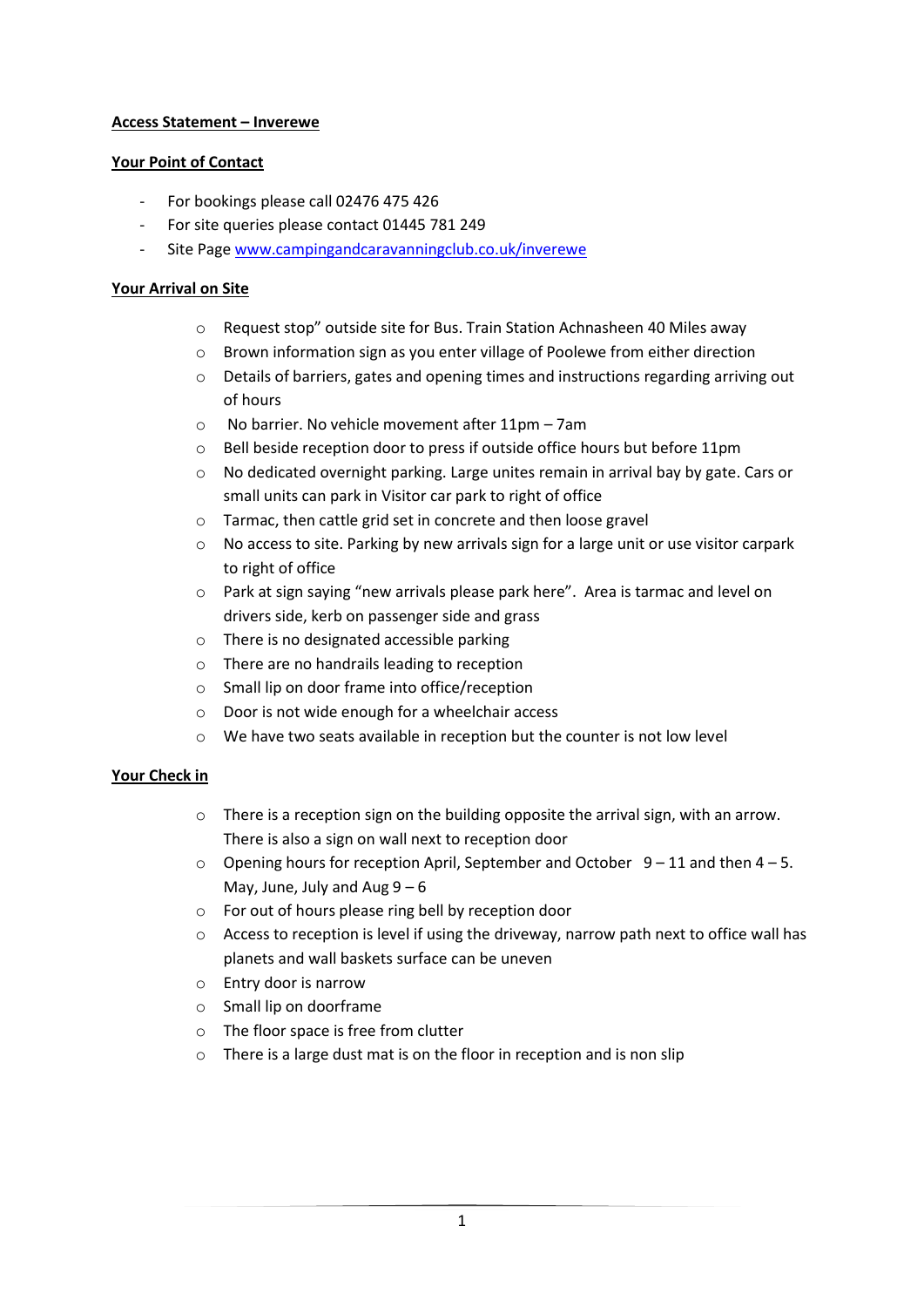### **Your Pitch**

- o Cars can be parked next to all units on site
- $\circ$  7 pitches are near to the facility block area. Access is over a gravel roadway, paved path or wooden steps with hand rail on right side. The paved pathway has six steps
- $\circ$  Hardstanding pitches, 6 are loose gravel, 1 is concrete which is unable to take an awning
- o All pitches that are close to the facility block are level
- $\circ$  Grass pitches near facilities are sloping, 2 of the hardstanding's are only suitable for smaller motorhome under 7mtr due to access

### **Your Facilities**

- o There is a clear, well maintained path leading to the facilities.
- o The surface is loose gravel then paved or loose gravel, wooden steps and then paved path. Some plant pots are placed next to facility walls
- o There are steps along one path leading to the block, level on the other. Steps have a handrail
- o There is no ramp
- $\circ$  Men's facilities has a big step on the entrance, ladies facilities has a smaller step
- o This is an accessible room situated next to the laundry room
- o Taps are lever taps
- o One freestanding seat in each shower cubicle
- o Showers are push button operated
- o The showers have a step leading into them
- o The block is lit at night
- o Toilet cubicles are very small. Shower trays are ceramic and therefore not non-slip; mats are supplied for use if required. Low level lighting around site roads

#### **Your Accessible Facilities**

- o There is flat level access from one direction but slope or steps from the others
- o Only on the steps one rail to the left as you enter
- o There is a small ramp/step with small lip on outside door
- o The toilet has one fixed and one flexible handrail
- o The toilet has a large flush handle
- o There is transfer space on both side
- $\circ$  The washbasin cannot be reached from the toilet
- o Washbasin has lever taps
- o There is no hand dryer. Paper towels only
- o Mirror above hand basin, no full length
- o The shower has handrails
- o Showers is dial operated
- o The shower is open access
- o The showerhead height is adjustable
- o The floor is non-slip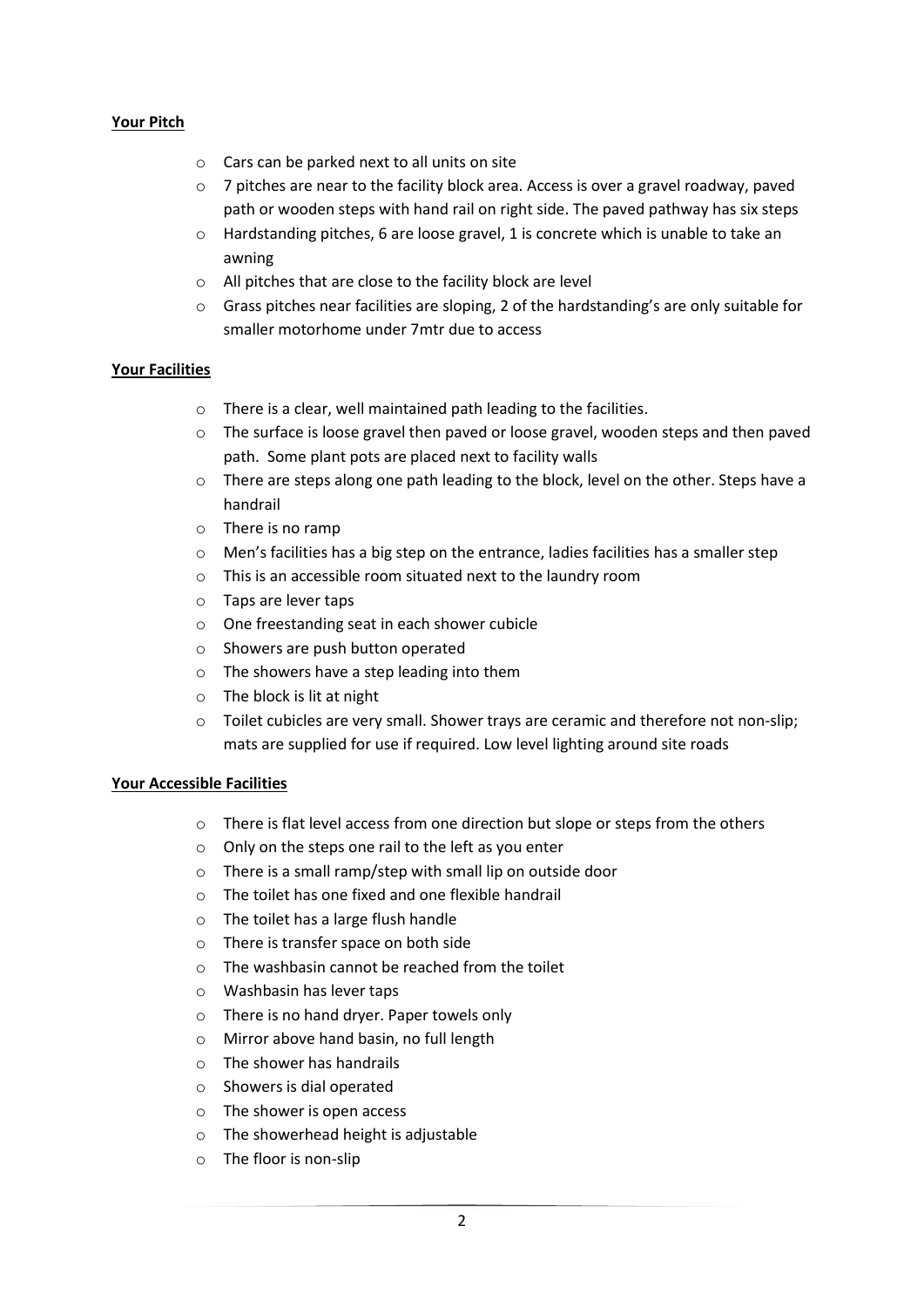- o There is no hair dryer
- o There is an emergency chord that can be reached from the floor
- o It cannot be heard from the staff pitches
- o It can be heard from reception
- o Low level hooks on back of door

#### **Your Laundry and Food Preparation Areas**

- o Access is over a steep ramp
- o Narrow door width
- o Access is paved by facility block, loose gravel before that
- o Taps are lever top
- o Washing machines are front loading
- o At least one machine can be loaded from the floor
- o Tumble dryers are front loading
- o They are not stacked
- o There is a wall mounted iron
- o There is a free standing ironing board
- o There are indoor washing up facilities
- o Taps are lever topped
- o There is an outdoor drying area with rotary lines
- o Door to Laundry and Door to Washing up area are narrow
- o No turning room in Laundry
- o No low sinks in Dishwashing

#### **Your Recreational Areas**

- o There is no indoor recreational area
- o There is no outdoor recreational area

#### **Waste, Fire and Evacuation**

- o There is flat level access leading to the refuse area
- o Path to these area is paved by loose gravel roadway to start with
- o There are no steps or kerbs
- o There are no handrails leading to the refuse area
- o Waste containers are 4ft high (1100ltr bins) for General and Re cycling. Glass is into normal plastic rubbish bins
- o There are fire triangles on site
- o Access to the firefighting equipment is restricted
- o Assembly point 1 is outside reception. Point 2 at the far end of site
- o Point 1 is tarmac, point 2 Grass or Loose Gravel